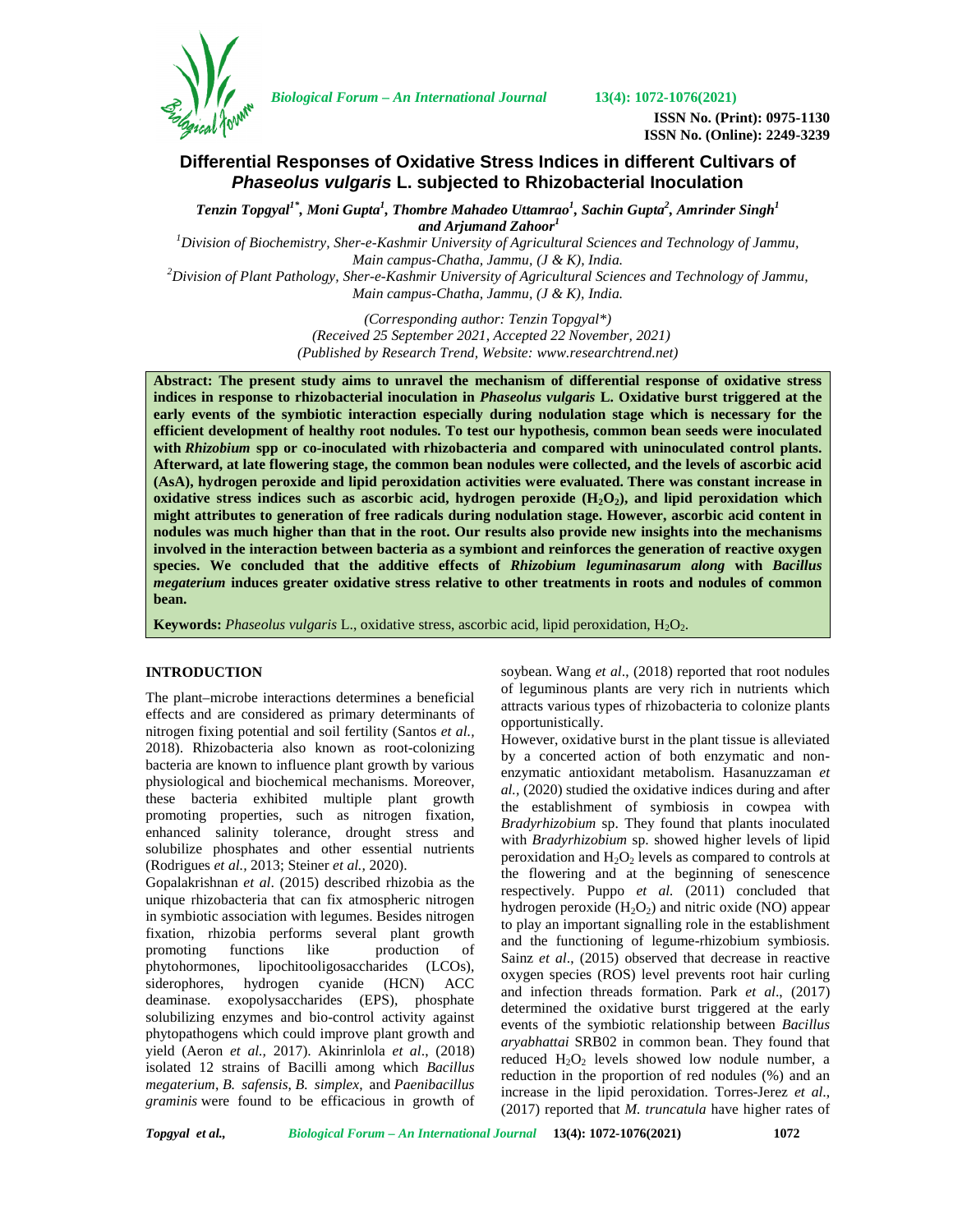$N_2$  fixation and detected an overexpress GME (GDP) mannosepyrophosphorylase) leading to elevated ascorbic acid content. Depending on the legume species, this ascorbic acid concentration was 15–40% of that observed in the leaves and slightly greater than that in the roots (Matamoros *et al*., 2006). Given this context, this study proposed to test the hypothesis that successful inoculation with *Rhizobium* spp. and rhizobacteria would lead to generation of free radicals especially during nodulation stage which might attributes to higher nitrogen fixing potential of common bean.

#### **MATERIAL AND METHODS**

This was carried out in the Molecular Biology Laboratory Division of Biochemistry Sher-e-Kashmir University of Agricultural Sciences & Technology. Two Local common bean BR-104 & BR-50 obtained

from Regional Agricultural Research Sub Station, Bhaderwah (Jammu division) and two common bean (VL-63 and VL-125) obtained from IIPR Kanpur and VPKAS ICAR, Almora. Two *Rhizobium* spp*.* namely *Rhizobium leguminasarum* (NAIMCC-B-00862) (T1) and *Rhizobium phaseoli* (NAIMCC-B-00431) (Plate 13) were obtained and were used as commercial bioinoculant or biofertiliers as they are known for their nitrogen fixation potential. Two rhizobacteria *Bacillus megaterium* & *Bacillus aryabhattai were* successfully isolated from root nodules of *Phaseolus vulgaris* L. The cultures were grown on Yeast Agar Mannitol Agar and maintained at 28°C obtained from ICAR-National Bureau of Agriculturally important microorganisms (NBAIM), Kushmaur, Mau Nath Bhanjan, Uttar Pradesh (India). The overall study was conducted according to the table shown in Table 1.

| Table 1. |
|----------|
|          |

| Selected common bean from<br>germplasm screening | $1. BR-104$<br>$2. V1 - 125$<br>$3. VL-63$<br>4. BR-50               |           |
|--------------------------------------------------|----------------------------------------------------------------------|-----------|
| Treatment                                        | 1. Rhizobium leguminasarum (NAIMCC-B-00862)                          | T1        |
|                                                  | 2. Rhizobium phaseoli (NAIMCC-B-00431)                               | <b>T2</b> |
|                                                  | 3. Bacillus megaterium strain (ROA047)                               | T3        |
|                                                  | 4. Bacillus aryabhattai strain (HFBP06)                              | Т4        |
|                                                  | 5. Rhizobium leguminasarum + Bacillus megaterium strain ( $ROA047$ ) | T5        |
|                                                  | 6. Nitrogen                                                          | T6        |
|                                                  | 7. Control                                                           |           |

Ascorbic acid was determined according to the modified method of Mukherjee and Choudhuri (1983). The estimation is based on the reduction of dinitrophenylhydrazine (in acidic medium) by ascorbic acid to phenyl hydrazone which results in the formation of dark pinkish colored complex. Fresh plant tissue (root or nodule), 0.2 g was homogenized with 2 ml 6% trichloroacetic acid. Homogenate was centrifuged at 7000 g at 4°C for 10 minutes. The supernatant were used for estimation of total ascorbic acid.

Hydrogen peroxide levels were measured calorimetrically as described according to the modified method of Velikova et al., (2000). Fresh nodule and nodule (approximately 0.2 g) was homogenized at 0 to 4°C in 1.0 mL of 0.1% trichloroacetic acid (TCA) and centrifuged at 10,000 rpm (Eppendorf) for 15 minutes at 4°C. The reaction mixture consists of 0.2 mL of supernatant, 1 mL of 10 mM potassium phosphate buffer (pH 7.0). The reaction was initiated by the addition of 1.0 mL of 1.0 M potassium iodide (KI, freshly prepared).

Lipid peroxidation is oxidative degradation of lipidfatty acids by reactive oxygen species and hence it is considered as one of the measure of oxidative stress in the cells. Lipid peroxidation (LPO) was referred to malondialdehyde (MDA) contents estimated as thiobarbituric acid (TBA) (Heath and Packer 1968). Lipid peroxidation in root and nodules of common bean was assayed using the thiobarbituric acid (TBARS) method according to Singh *et al*., (2007) in terms of

malondialdehyde (MDA). The absorbance of the supernatant was recorded at 532 nm and the TBARS content was calculated according to its extinction coefficient of  $155 \text{ mM}^{-1} \text{ cm}^{-1}$ .

#### **RESULT**

The average AsA content of the four cultivars increased significantly after inoculation, but no major differences in AsA content were detected among the four cultivar at the late flowering stage of common bean as shown in Fig. 1. In case of cultivar BR 104, highest significant increase in root and nodule ascorbic acid content was recorded when inoculated with T5 as compared to uninoculated control. In the cultivar VL 63, content of nodule ascorbic acid was recorded highest with increasing percentage of 54.35% when inoculated with T2 while least increase of was observed with treatment T3 relative to control. Similarly, in cultivar BR 50, root ascorbic acid among all the treatment was significantly increased by with treatment T1 followed by T5 and T2 as compared to control. However nodule AsA was in the increasing order of T5, T2 and T4, T3 respectively over control.

The root sample of cultivar BR-104 showed MDA content to highest increase in T5 followed T2 relative to control plant. Similarly, in nodules of VL 125, highest MDA contents in nodules was increased by almost 100% (T1) while lowest MDA in nodules increased by 27.6% in plants supplemented with nitrogen as compared to uninoculated control.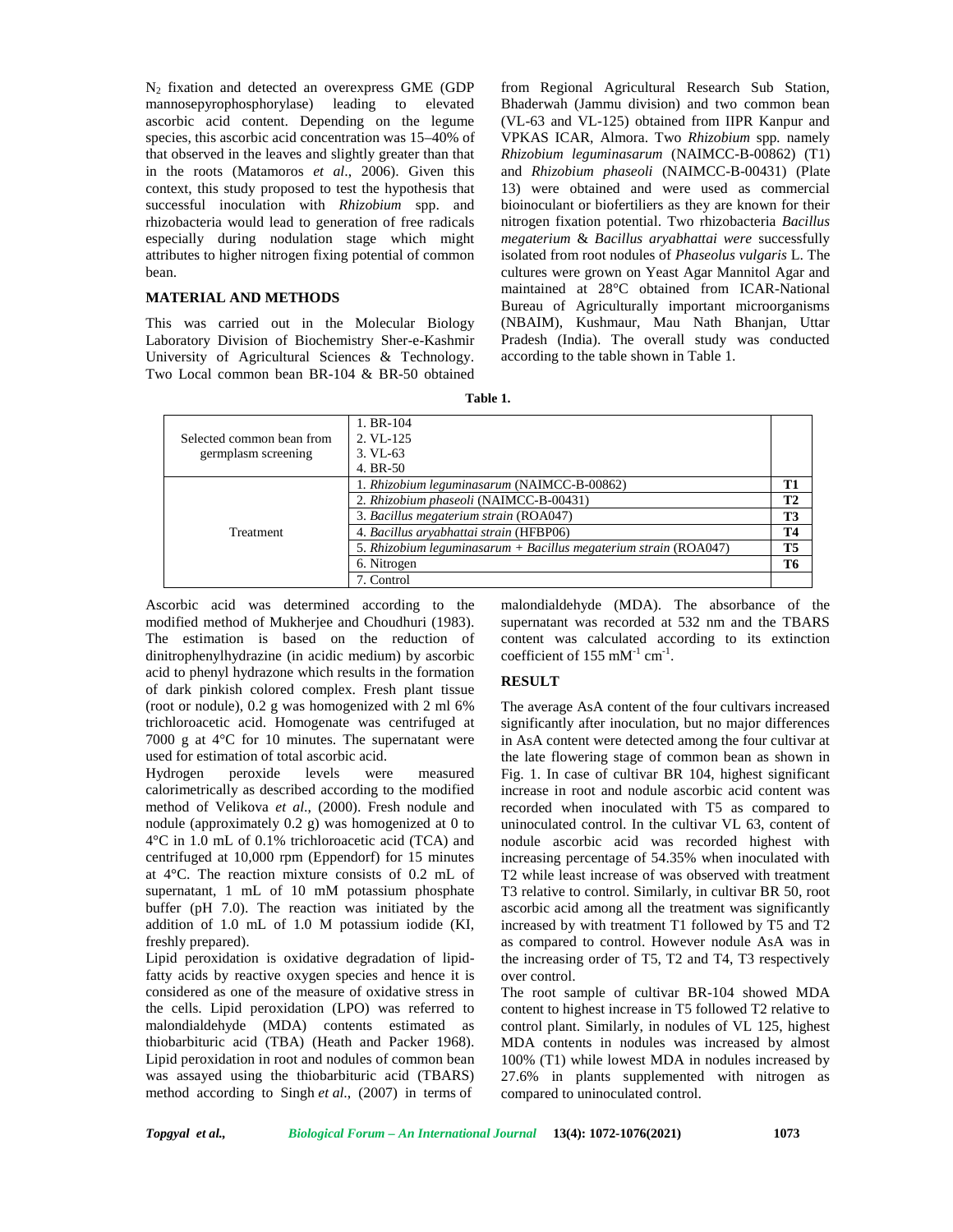

*Rhizobium leguminasarum* (NAIMCC-B-00862) (T1), *Rhizobium phaseoli* (NAIMCC-B-00431) (T2), *Bacillus megaterium* strain (ROA047) (T3), *Bacillus aryabhattai* strain (HFBP06) (T4), *Rhizobium leguminasarum* NAIMCC-B-00862) + *Bacillus megaterium* strain (ROA047) (T5)*,* Nitrogen (T6).

\*Mean values having different alphabets are significantly different from each other at p<0.005

**Fig. 1.** Effects of rhizobacterial treatments on ascorbic acid (µM/g FW) content in root and nodule of different cultivars of *Phaseolus vulgaris* L.

Likewise, in the cultivar VL-63 roots highest MDA contents was found to highest when inoculated with T1 while lowest significant increase was recorded in plants treated with nitrogen supplement as compared to control. In the cultivar BR-50, roots MDA content significantly increased by 63% treated with T5 followed by T1 with 53% increase as compared to control. And in nodules, highest MDA content was recorded highest with T5 while lowest nodule MDA contents increase by around 34% as compared to uninoculated control. Hydrogen peroxide content was reported highest in roots of BR 104 while nodule highest  $H_2O_2$  content was found in VL 125 when treated with T5 as shown in Fig. 2.



*Rhizobium leguminasarum* (NAIMCC-B-00862) (T1), *Rhizobium phaseoli* (NAIMCC-B-00431) (T2), *Bacillus megaterium* strain (ROA047) (T3), *Bacillus aryabhattai* strain (HFBP06) (T4), *Rhizobium leguminasarum* NAIMCC-B-00862) + *Bacillus megaterium* strain (ROA047) (T5)*,* Nitrogen (T6).

\*Mean values having different alphabets are significantly different from each other at p<0.005

**Fig. 2.** Effects of rhizobacterial treatments on malondialdehyde (MDA) (µM/ gFW) content in root and nodule of different cultivars of *Phaseolus vulgaris* L.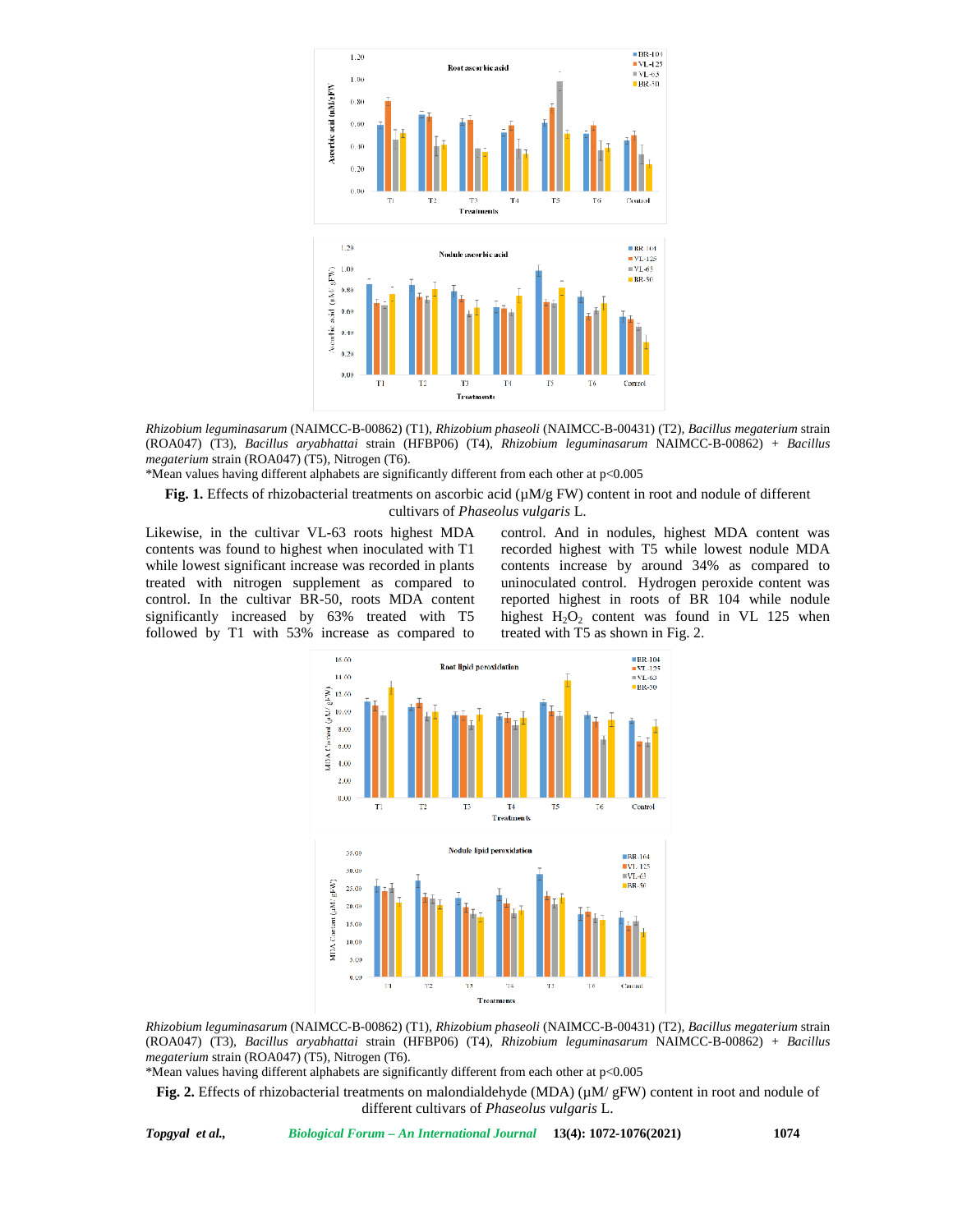The hydrogen peroxide  $(H_2O_2)$  production was quantified in roots of BR-104 with highest increase of 57% when inoculated with T1 while lowest significant increase of 7% was recorded when plants were supplemented with nitrogen as compared to control. However, the production of  $H_2O_2$  in nodule was much higher compared to root with highest increase of in plants inoculated with T5 while lowest concentration was increased by 16.4% when inoculated with T3 relative to control. The VL-63 cultivar inoculated with

T5 observe highest increase in the order of T2, T1 and T4 as compared to uninoculated control in roots. With the cultivar BR-50, plants inoculated with T1 recorded highest increase in root  $H_2O_2$  production while lowest increase was 8.26% in nitrogen supplemented plant as compared to uninoculated control. Significant  $H_2O_2$ concentration in nodule was found to increase by 9.78% in plants treated with nitrogen supplement as compared to control as shown in Fig. 3.



*Rhizobium leguminasarum* (NAIMCC-B-00862) (T1), *Rhizobium phaseoli* (NAIMCC-B-00431) (T2), *Bacillus megaterium* strain (ROA047) (T3), *Bacillus aryabhattai* strain (HFBP06) (T4), *Rhizobium leguminasarum* NAIMCC-B-00862) + *Bacillus megaterium* strain (ROA047) (T5)*,* Nitrogen (T6).

Mean values having different alphabets are significantly different from each other at p<0.005

**Fig. 3.** Effects of rhizobacterial treatments on hydrogen peroxide (µM/ gFW) content in root and nodule of different cultivars of *Phaseolus vulgaris* L.

## **DISCUSSION**

In present investigation, the concentration of nodule's ascorbic acid was higher as compared to root's ascorbic acid which is in line with the study reported by Matamoros *et al.,* (2006) describing presence of high amount of Ascorbic acid (AsA) at the apex of the nodules. Similar observations were reported in root nodules of the legume pulse *P. mungo* contained high amount of AsA, much higher than the amount of AsA present in the young roots Ghosh *et al.,* (2006). Earlier, it was thought that the legume root nodules were unable to synthesize AsA and this capacity was lost early in the root nodule development Groten *et al*., (2005). This finding could suggest that the common bean might regulate key aspects of nodule metabolism through the transport of ascorbate from the shoot to the nodule via roots. In addition carbohydrate pool present in the nodule might serve as precursor for AsA production during plant microbe interaction and  $N_2$  fixation as reported by Ghosh and Maiti (2014).

In our study, the inoculated plants exhibited higher hydrogen peroxide levels than untreated control,

suggesting that these plants lacked an adequate system to control the levels of  $H_2O_2$  during nodulation stage. Hydrogen peroxide has been highlighted as a powerful signaling molecule for several cellular events and detected higher during the infection, development and senescence of bacteroids as described by Becana *et al.* (2010). Same trends was followed with lipid peroxidation production and this observation indicates an adequate accumulation of free radicals mainly hydrogen peroxide  $(H_2O_2)$  and superoxide radical (O2•−) causing oxidative burst during microbe-host interactions. The high levels of lipid peroxidation might be associated with the generation of hydrogen peroxide and other free radicals during the nodulation stage. Our results are in accordance with Mohammadi and Karr (2001) who studied lipid peroxidation, nitrogen fixation and leghaemoglobin content in root nodules of soybean. In conclusion, we demonstrated that there was constant increase in oxidative stress indices such as ascorbic acid, hydrogen peroxide  $(H_2O_2)$ , and lipid peroxidation during nodulation stage which might attributes to generation of free radicals during rhizobacterial common bean interactions. However, the effect of